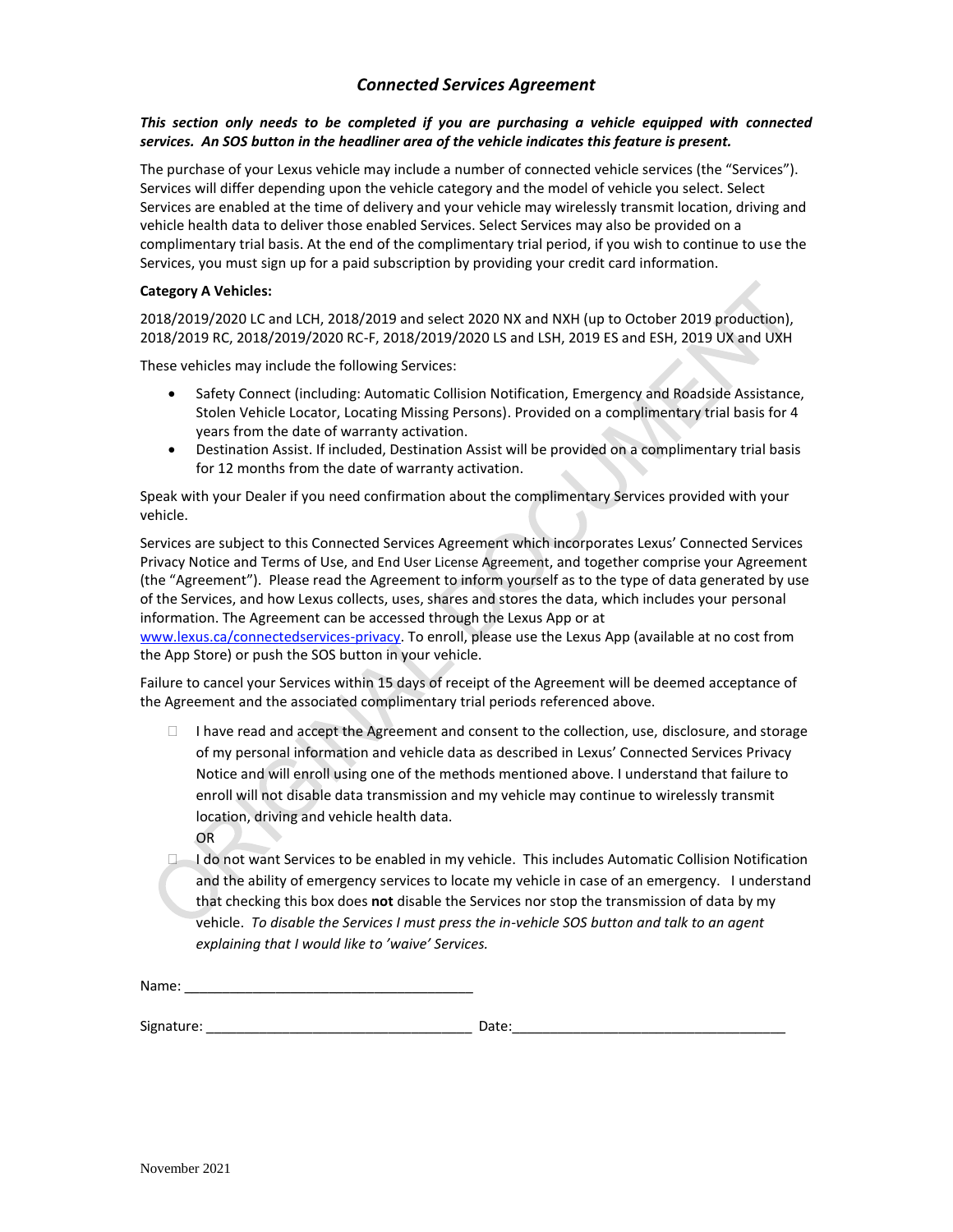# *Connected Services Agreement*

### *This section only needs to be completed if you are purchasing a vehicle equipped with connected services. An SOS button in the headliner area of the vehicle indicates this feature is present.*

The purchase of your Lexus vehicle may include a number of connected vehicle services (the "Services"). Services will differ depending upon the vehicle category and the model of vehicle you select. Select Services are enabled at the time of delivery and your vehicle may wirelessly transmit location, driving and vehicle health data to deliver those enabled Services. Select Services may also be provided on a complimentary trial basis. At the end of the complimentary trial period, if you wish to continue to use the Services, you must sign up for a paid subscription by providing your credit card information.

### **Category B Vehicles:**

2020/2021/2022 RX and RXh, 2020/2021/2022 RXL and RXhL, 2020/2021/2022 ES and ESh, select 2020 NX and NXH (October 2019 production), 2020/2021/2022 UX and UXh, 2020/2021/2022 RC, 2021/2022 LC and LCH, 2022 LCV, 2021 NX and NXH, 2021/2022 LCV, 2021/2022 RCF, 2021/2022 IS, 2021/2022 LS and LSh, 2022 GX

These vehicles may include the following Services:

• Safety Connect (including: Automatic Collision Notification, Emergency and Roadside Assistance, Stolen Vehicle Locator, Locating Missing Persons), Service Connect, Remote Connect, Destination Assist and Vehicle Dynamic Information. Some of these services will be provided on a complimentary trial basis for 3 years from the date of warranty activation.

Speak with your Dealer if you need confirmation about the complimentary Services provided with your vehicle.

Services are subject to this Connected Services Agreement which incorporates Lexus' Connected Services Privacy Notice and Terms of Use, and End User License Agreement, and together comprise your Agreement (the "Agreement"). Please read the Agreement to inform yourself as to the type of data generated by use of the Services, and how Lexus collects, uses, shares and stores the data, which includes your personal information. The Agreement can be accessed through the Lexus App or at

[www.lexus.ca/connectedservices-privacy.](http://www.lexus.ca/connectedservices-privacy) To enroll, please use the Lexus App (available at no cost from the App Store) or push the SOS button in your vehicle.

Failure to cancel your Services within 15 days of receipt of the Agreement will be deemed acceptance of the Agreement and the associated complimentary trial periods referenced above.

- $\Box$  I have read and accept the Agreement and consent to the collection, use, disclosure, and storage of my personal information and vehicle data as described in Lexus' Connected Services Privacy Notice and will enroll using one of the methods mentioned above. I understand that failure to enroll will not disable data transmission and my vehicle may continue to wirelessly transmit location, driving and vehicle health data.
	- OR
- $\Box$  I do not want Services to be enabled in my vehicle. This includes Automatic Collision Notification and the ability of emergency services to locate my vehicle in case of an emergency. I understand that checking this box does **not** disable the Services nor stop the transmission of data by my vehicle. *To disable the Services I must press the in-vehicle SOS button and talk to an agent explaining that I would like to 'waive' Services.*

Name:

Signature: \_\_\_\_\_\_\_\_\_\_\_\_\_\_\_\_\_\_\_\_\_\_\_\_\_\_\_\_\_\_\_\_\_\_\_ Date:\_\_\_\_\_\_\_\_\_\_\_\_\_\_\_\_\_\_\_\_\_\_\_\_\_\_\_\_\_\_\_\_\_\_\_\_